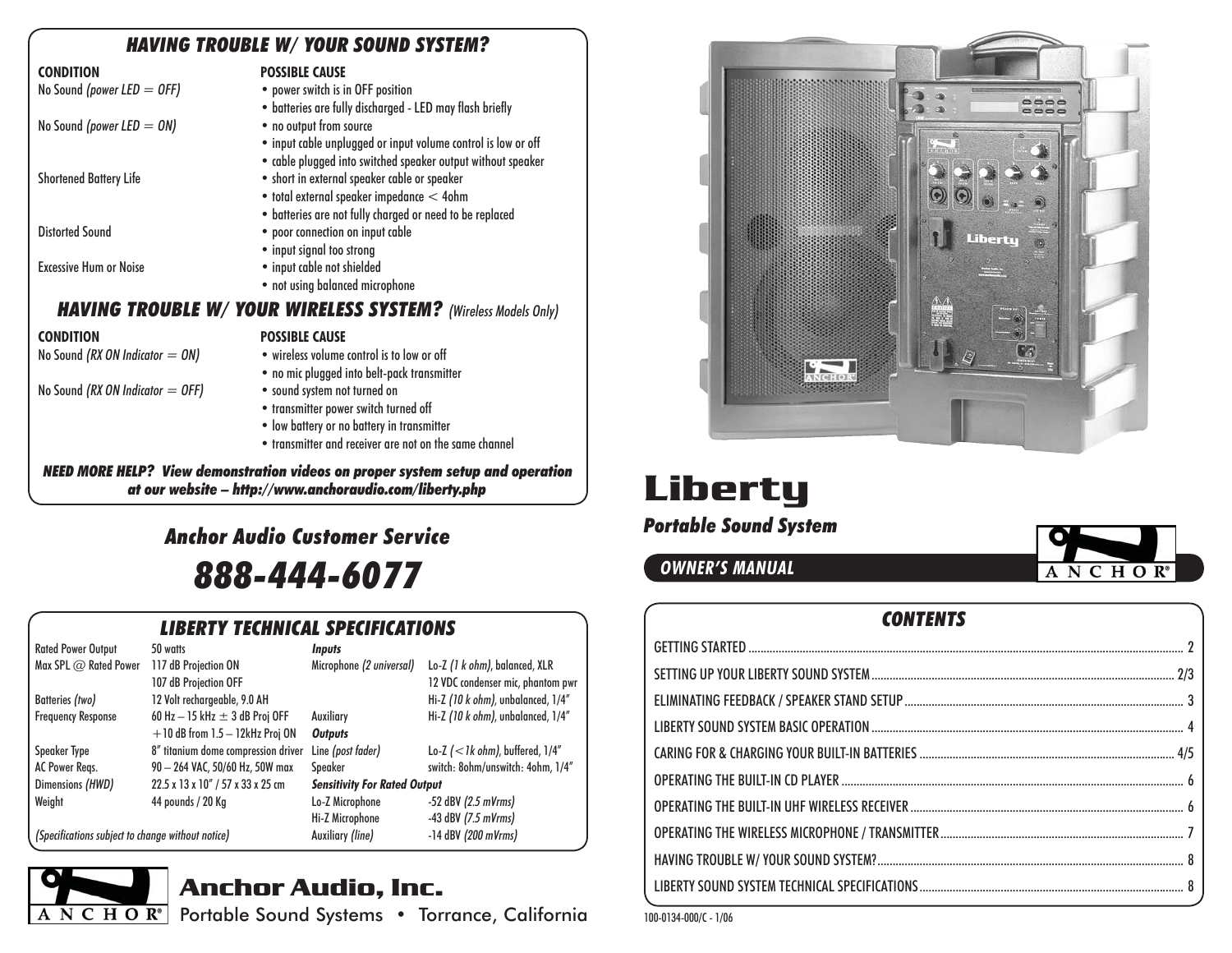# *A MESSAGE FROM THE OWNER*

Thank you for choosing an Anchor Audio portable sound system. Our products incorporate state-of-the-art design and the finest quality of materials and workmanship. We're proud of our products and appreciate the confidence which you have shown by selecting an Anchor system.

I hope you'll take a few minutes to review this manual. We've incorporated several unique features into our products, and your knowledge of how to use them will enhance the performance and your enjoyment of the system.

David Jacobs, President on behalf of all Anchor Employees

# *GETTING STARTED*

Please check your new unit carefully for any damage which may have occurred during shipment. Each Anchor product is carefully inspected at the factory and packed in specially designed boxes for safe transport.

Notify the freight carrier immediately of any damage to the shipping box or product. Repack the unit in the original box and wait for inspection by the carrier's claim agent. Notify your dealer of the pending freight claim.

#### *NOTE: All damage claims must be made with freight carrier!*

#### **RETURNING SYSTEMS FOR SERVICE OR REPAIR**

For service or repair, please contact the dealer you purchased your system from or Anchor Audio Customer Service at (888) 444-6077 to obtain a RA (Return Authorization) number. All shipments to Anchor Audio must include an RA number and must be shipped prepaid. C.O.D. shipments will be refused and returned at your expense.

#### *IMPORTANT: Save the shipping box & packing materials, they were specially designed to ship your unit!*

#### **WARRANTY REGISTRATION**

Visit our website at www.anchoraudio.com and select "Warranty Registration". Complete the online form to activate the six-year limited warranty on your Liberty sound system and two-year limited warranty for the CD player and microphones.

## *SETTING UP YOUR LIBERTY SOUND SYSTEM*

We recommend placing your sound system between the audience and the presenter, facing the audience and raised above their heads using a speaker stand or table. This benefits listeners in the rear of the crowd, minimizes the risk of overpowering those in the front and helps prevent feedback by keeping microphone users behind the sound system.

#### **SINGLE SYSTEM PLACEMENT**

Place your unit along the least trafficked aisle pointing towards the center of the audience.

#### **MULTIPLE SYSTEM PLACEMENT**

Place units along aisles pointing just off the audience center line, over the crowds head. With the sound system placed properly it should provide sufficient coverage.

 *7 NOTE: The line-output feature can also be used to send the signal to a sound system in a different room or a separate recording device.*

# *OPERATING THE WIRELESS MICROPHONE / TRANSMITTER*

#### **CHANNEL SELECTION - HANDHELD TRANSMITTER**

- 1. Unscrew battery cover on bottom of microphone
- 2. Set the CHANNEL SELECTOR dial to match the channel setting of your receiver
- 3. Replace battery cover and tighten firmly



#### **CHANNEL SELECTION - BODY-PACK TRANSMITTER**

- 1. The channel selection dial is located on the side of the transmitter
- 2. Set the CHANNEL selection dial to match the channel setting of the receiver



*NOTE: When using dual wireless, each microphone must be set to a different channel!*

# *USING YOUR WIRELESS MICROPHONES*

After you have set the transmitter channel *(see above)* you are ready to use your wireless microphone:

- 1. Body-pack transmitter users must insert the mic plug into the transmitter jack marked MIC
- 2. Turn the transmitter power switch to ON (The red LED will flash when the mic is turned on. If the red LED stays on, the battery is low)
- 3. Turn the Liberty power switch to ON
- 4. The RX indicators will light (only one indicator will light at a time) when the wireless signal is being transmitted and received

*CAUTION: Harmful feedback may occur when walking in front of a sound system or speaker with a wireless microphone. Always point microphone away from speakers!*

#### **REPLACE BATTERY - HANDHELD TRANSMITTER**

- 1. Unscrew battery cover on bottom of microphone
- 2. Replace old batteries with 2 fresh size 'AA' alkaline batteries
- 3. Replace battery cover and tighten firmly



#### **REPLACE BATTERY - BODY-PACK TRANSMITTER**

- 1. Slide open battery cover on front of transmitter
- 2. Replace old batteries with 2 fresh size 'AA' alkaline batteries
- 3. Replace battery cover by sliding firmly into place





*NOTE: Transmitter power must be OFF when changing batteries!*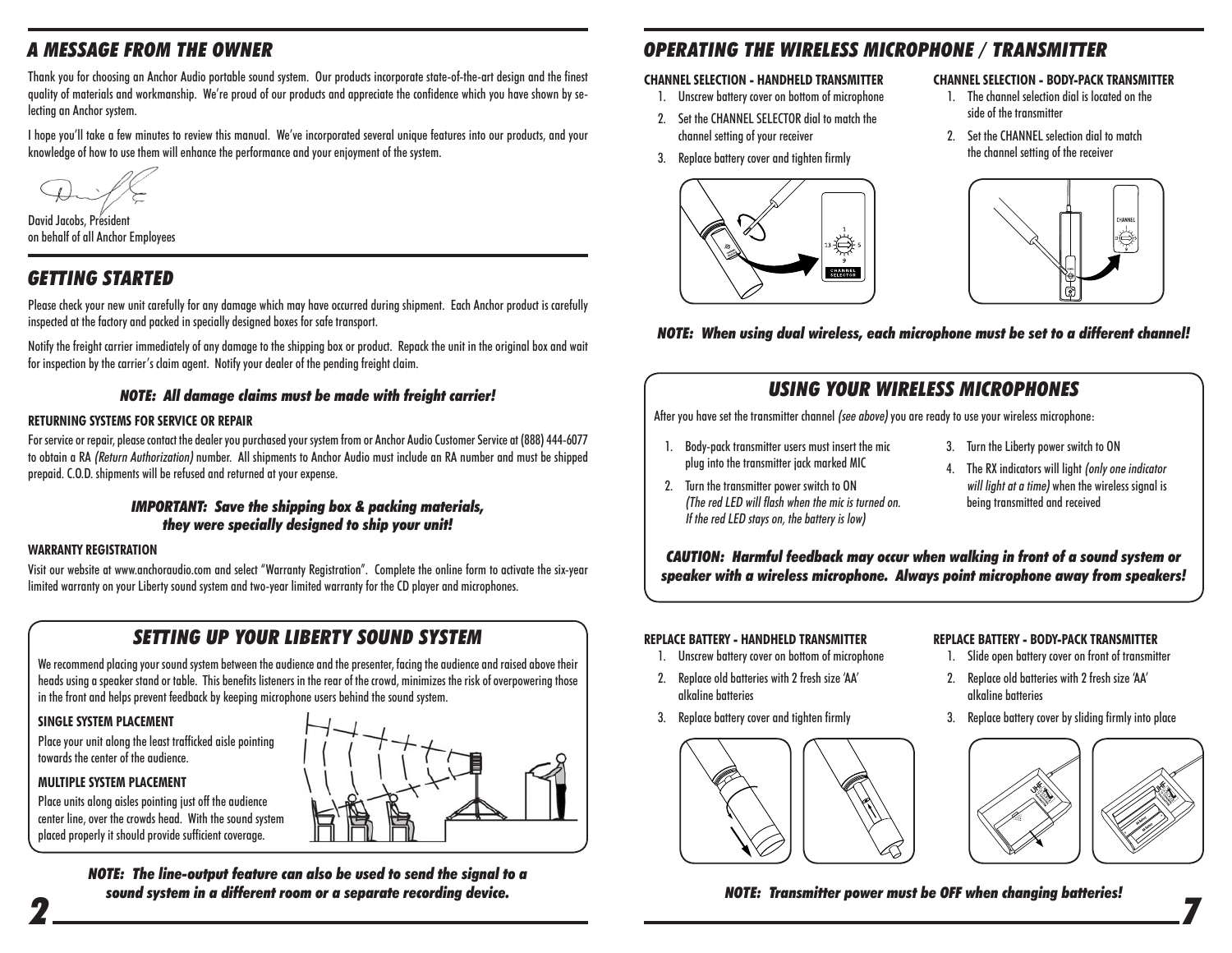# *DIVERSITY WIRELESS BY ANCHOR AUDIO*

Anchor Audio UHF wireless is a 16 channel, diversity wireless system that receives signals with two independent antennae. With diversity wireless the receiver processes the stronger signal, effectively minimizing dropouts and interference from other transmitting sources. The antennae are mounted internally so there are no obstructions or risk of damage.

#### **CHANNEL SELECTION - BUILT-IN RECEIVER**

Before you can use your UHF wireless system, you will need to select a wireless frequency, set the built-in receiver, and microphone transmitter, to that channel.

- 1. Choose from any of the 16 available wireless channels
- 2. Set the wireless channel selector knob "CHANNEL" to the channel/frequency you have chosen

If you have two wireless receivers repeat above for the second receiver. Remember each receiver/transmitter pair must be set to different channels for proper operation.

#### *NOTE: Ongoing wireless interference? The frequency you selected may be in use by other systems in the area! Change channels until you find a clear frequency!*



# *OPERATING THE BUILT-IN CD PLAYER*

Your built-in CD player features 'direct-in' play, power loading, anti-shock/skip CD mechanism, repeat & random play, three beam laser tracking system and dual one bit D/A converters. By feeding the CD audio signal directly into the mixing bus the Liberty Sound System is able to create a crisp, clear composite output of all your system inputs.

#### **CD PLAYER BASIC OPERATION**

*6*

Insert a disc into the player by gently sliding it, label side up, into the CD slot. The player will automatically load and begin playback from the beginning of the disc. CD player controls are explained in detail below:

|              | <b>PLAY/PAUSE</b> Press to play a loaded CD. Press during play-<br>back to pause, press again to resume.                                |               | <b>TOP TRACK</b> Press once to start playing the disc from the<br>first track.                 |
|--------------|-----------------------------------------------------------------------------------------------------------------------------------------|---------------|------------------------------------------------------------------------------------------------|
| <b>UP</b>    | Press once to advance CD to next track. Press<br>and hold to fast forward on the current track.                                         | <b>RANDOM</b> | Press for continuous, random track play-back.<br>Press again to resume normal play.            |
| <b>DOWN</b>  | Press once to go to previous track. Press and<br>hold to fast backward on current track.                                                | <b>REPEAT</b> | Press for continuous playback of the same<br>track. Press again to resume normal play.         |
| <b>EJECT</b> | Press to unload a disc from the player. If CD<br>is not removed within 10 seconds it will be<br>automatically reloaded into the player. | <b>POWER</b>  | Press to turn the CD player on/off. The sound<br>system will need to be turned off separately. |

# *CAUTION: To avoid noise at shut off, turn CD player off before you turn off the Liberty!*

# *FEEDBACK*

Feedback, a howling noise or shrill sound, is self-generated by the sound system. It's caused by a microphone picking up the sound coming from the speaker and then re-amplifieing it. Once a feedback loop starts it continues until the system is adjusted.

#### **FEEDBACK CAUSES**

- Microphone too close, pointing towards or in front of speaker
- Volume setting is too loud for room
- Sound reflecting off hard surfaces

#### **AVOIDING & ELIMINATING FEEDBACK**

- Point microphone in a different direction
- Keep microphone away from the speaker
- Place speaker in FRONT of the microphone
- Reduce the sound system volume levels





*CAUTION: Feedback can damage your equipment & may be hazardous to hearing.*

# *CONNECTING TWO OR MORE LIBERTY SOUND SYSTEMS*

#### **USING A LIBERTY UNPOWERED COMPANION SPEAKER (LIB-6001)**

Connect one end of a speaker cable (SC-50) to the SPEAKER OUTPUT jack on the back of a powered Liberty sound system. Connect the other end to the jack labeled IN on the back of a Liberty unpowered companion speaker.

#### *NOTE: AC power is not required for an unpowered companion speaker.*

#### **USING POWERED LIBERTY SOUND SYSTEMS**

This method uses the line-output feature of your Liberty sound system. Connect a speaker cable (EX-50PP) from the LINE OUT jack on the first powered Liberty to the LINE IN jack on the second powered Liberty. Set the volume of the second Liberty to maximum so that full volume control will be at the first or primary sound system.



*NOTE: The line-output feature can also be used to send the signal to a sound system in a different room or a separate recording device.*

# *SPEAKER STAND SETUP*

- 1. Loosen the Lower Collar Knob
- 2. Separate the stand legs until the leg support Cross Braces are parallel to the floor
- 3. Tighten the Lower Collar Knob
- **LOWER COLLAR KNOBUPPER COLLAR KNOBCROSS BRACES**
- 4. Loosen the Upper Collar Knob and extend the center pole
- 5. Adjust height and retighten the Upper Collar Knob
- *3*6. Place your Anchor sound system on the stand